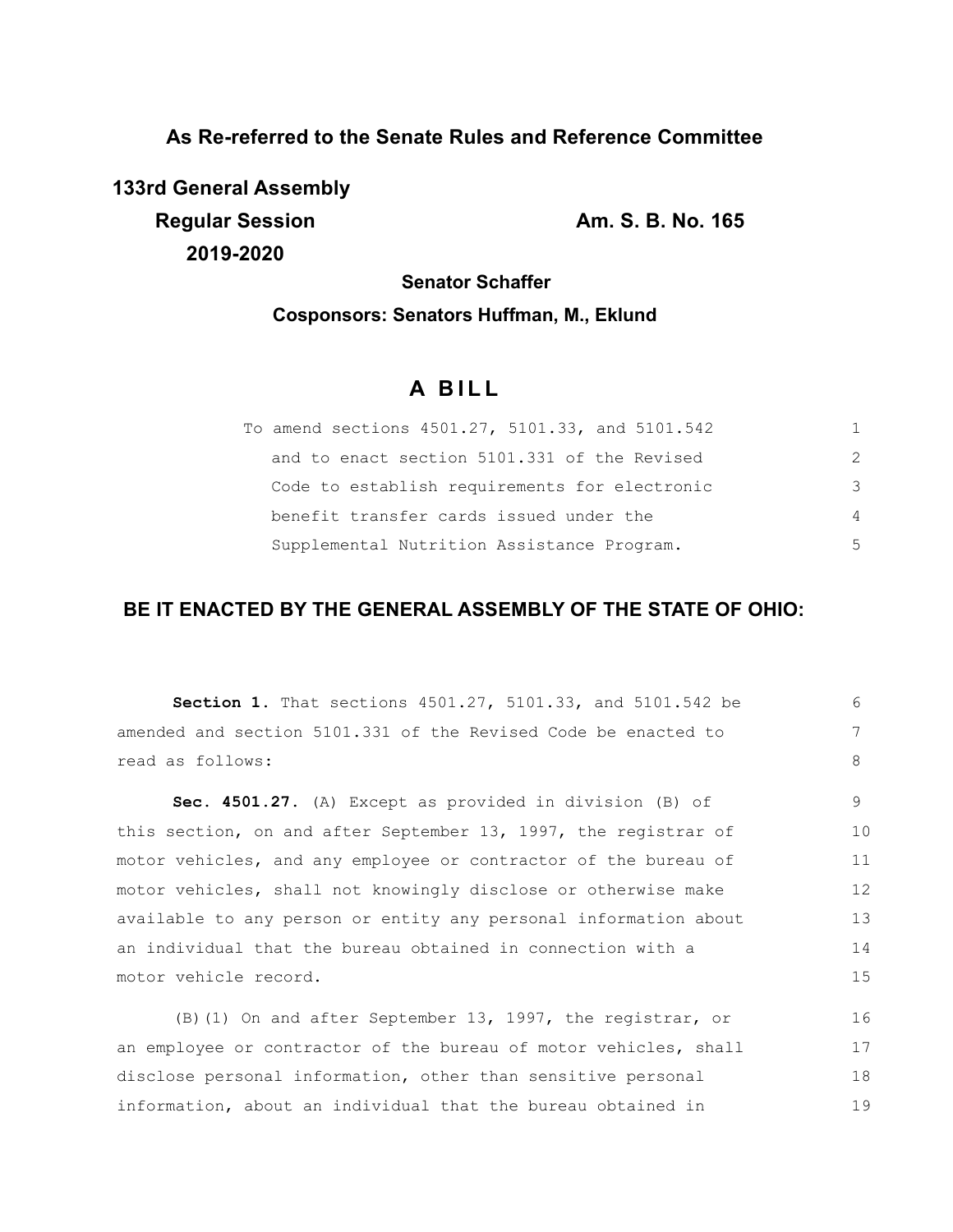#### **Am. S. B. No. 165 Page 2 As Re-referred to the Senate Rules and Reference Committee**

connection with a motor vehicle record, for use in connection

with any of the following matters to carry out the purposes of any specified federal automobile-related act: (a) Motor vehicle or driver safety and theft; (b) Motor vehicle emissions; (c) Motor vehicle product alterations, recalls, or advisories; (d) Performance monitoring of motor vehicles and dealers by motor vehicle manufacturers; (e) Removal of non-owner records from the original owner

records of motor vehicle manufacturers. (2) In addition to the disclosure required under division

(B)(1) of this section, on and after September 13, 1997, the registrar, or an employee or contractor of the bureau of motor vehicles, may disclose personal information, other than sensitive personal information, about an individual that the bureau obtained in connection with a motor vehicle record, as follows: 32 33 34 35 36 37

(a) For the use of a government agency, including, but not limited to, a court or law enforcement agency, in carrying out its functions, or for the use of a private person or entity acting on behalf of an agency of this state, another state, the United States, or a political subdivision of this state or another state in carrying out its functions; 38 39 40 41 42 43

(b) For use in connection with matters regarding motor vehicle or driver safety and theft; motor vehicle emissions; motor vehicle product alterations, recalls, or advisories; performance monitoring of motor vehicles, motor vehicle parts, 44 45 46 47

20 21 22

23

24

25 26

27 28

29 30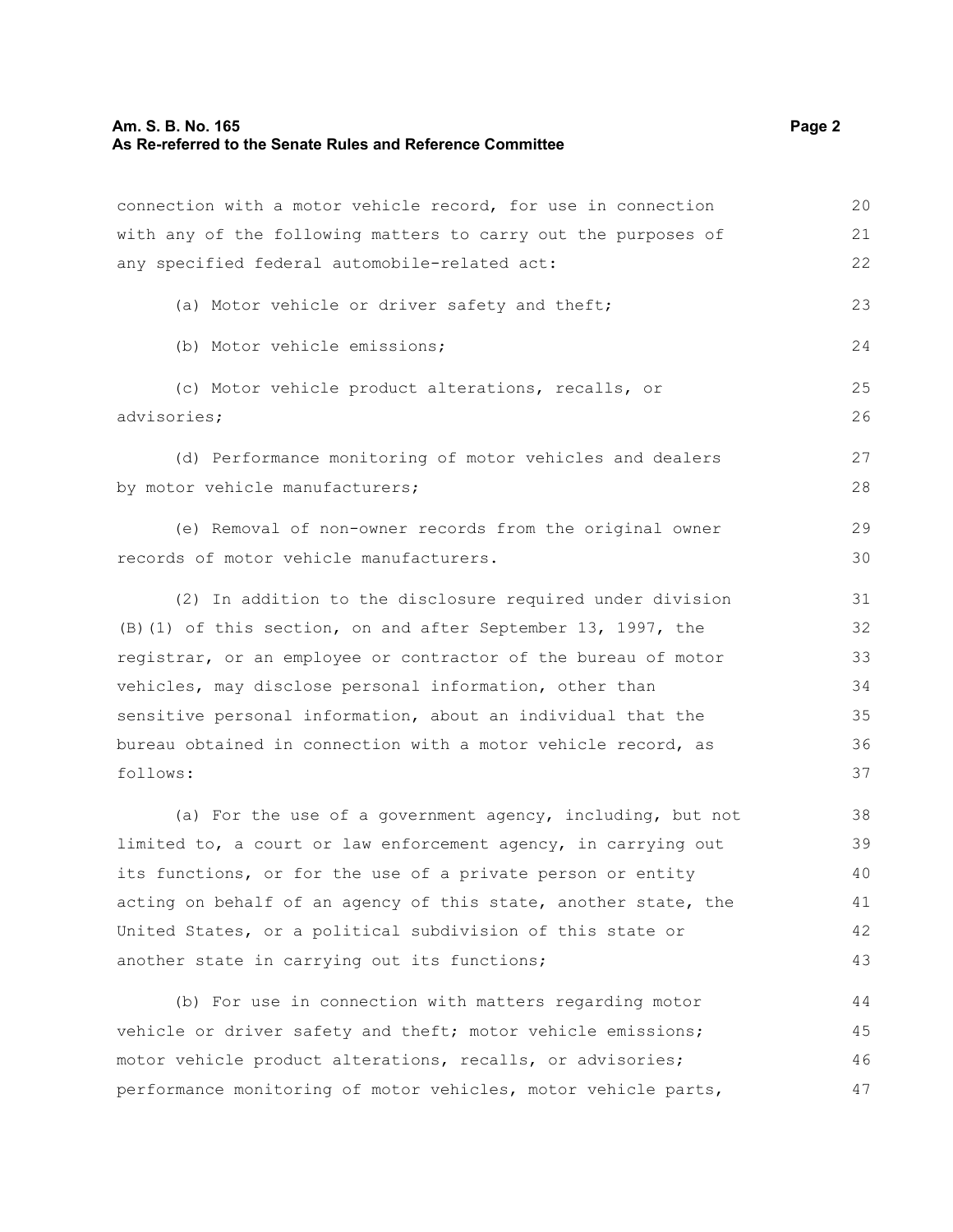#### **Am. S. B. No. 165 Page 3 As Re-referred to the Senate Rules and Reference Committee**

and dealers; motor vehicle market research activities, including, but not limited to, survey research; and removal of non-owner records from the original owner records of motor vehicle manufacturers; 48 49 50 51

(c) For use in the normal course of business by a legitimate business or an agent, employee, or contractor of a legitimate business, but only for one of the following purposes:

(i) To verify the accuracy of personal information submitted to the business, agent, employee, or contractor by an individual; 55 56 57

(ii) If personal information submitted to the business, agent, employee, or contractor by an individual is incorrect or no longer is correct, to obtain the correct information, but only for the purpose of preventing fraud, by pursuing legal remedies against, or recovering on a debt or security interest against, the individual.

(d) For use in connection with a civil, criminal, administrative, or arbitral proceeding in a court or agency of this state, another state, the United States, or a political subdivision of this state or another state or before a selfregulatory body, including, but not limited to, use in connection with the service of process, investigation in anticipation of litigation, or the execution or enforcement of a judgment or order; 64 65 66 67 68 69 70 71

(e) Pursuant to an order of a court of this state, another state, the United States, or a political subdivision of this state or another state; 72 73 74

(f) For use in research activities or in producing statistical reports, provided the personal information is not 75 76

52 53 54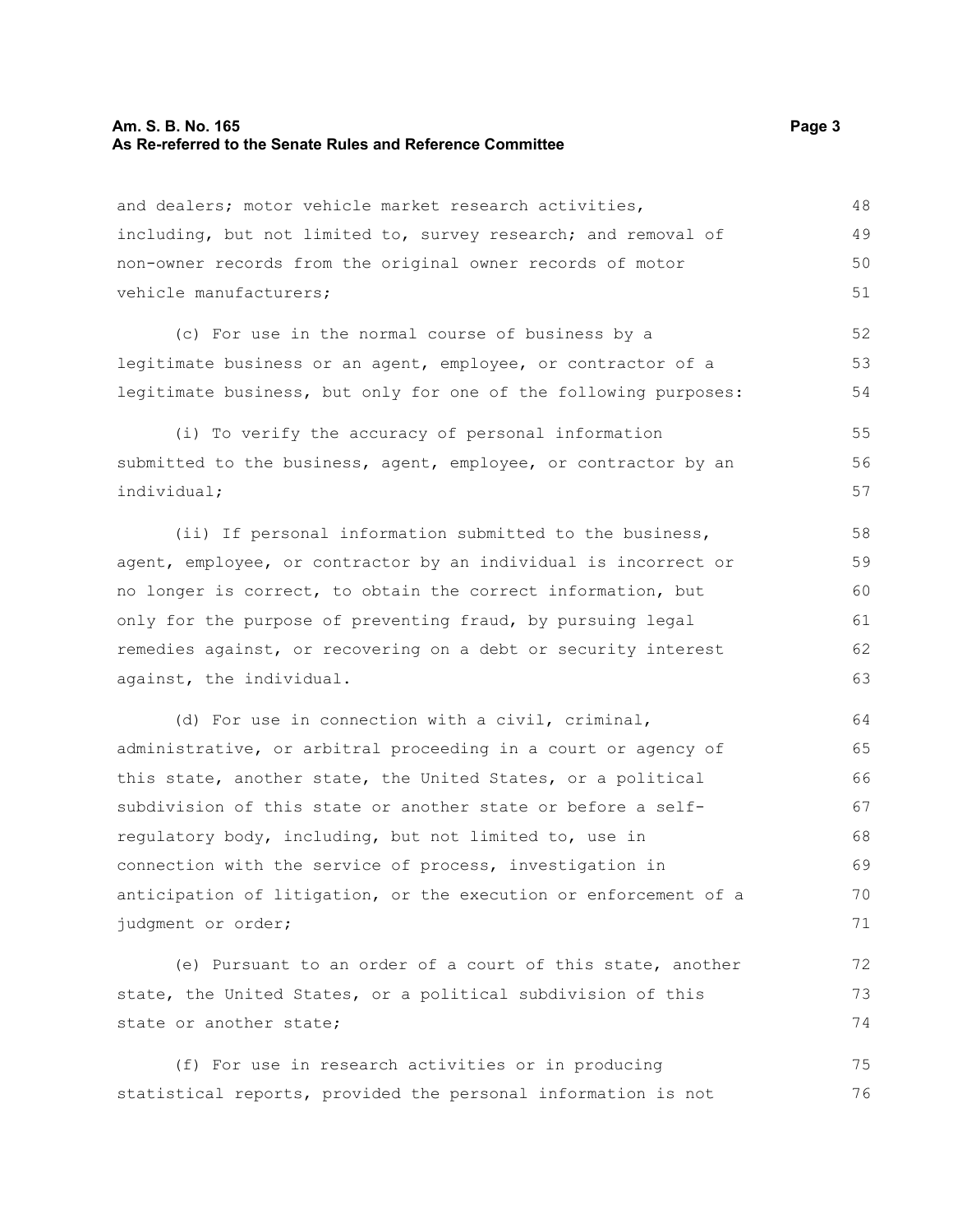published, redisclosed, or used to contact an individual; (g) For use by an insurer, insurance support organization, or self-insured entity, or by an agent, employee, or contractor of that type of entity, in connection with any claims investigation activity, anti-fraud activity, rating, or underwriting; (h) For use in providing notice to the owner of a towed, impounded, immobilized, or forfeited vehicle; (i) For use by any licensed private investigative agency or licensed security service for any purpose permitted under division (B)(2) of this section; (j) For use by an employer or by the agent or insurer of an employer to obtain or verify information relating to the holder of a commercial driver's license or permit that is required under the "Commercial Motor Vehicle Safety Act of 1986," 100 Stat. 3207-170, 49 U.S.C. 2701, et seq., as now or hereafter amended; (k) For use in connection with the operation of a private toll transportation facility; (l) For any use not otherwise identified in division (B) (2) of this section that is in response to a request for individual motor vehicle records, if the individual whose personal information is requested completes and submits to the registrar or deputy registrar a form prescribed by the registrar by rule giving express consent to such disclosures. (m) For bulk distribution for surveys, marketing, or solicitations, if the individual whose personal information is requested completes and submits to the registrar or a deputy registrar a form prescribed by the registrar by rule giving 77 78 79 80 81 82 83 84 85 86 87 88 89 90 91 92 93 94 95 96 97 98 99 100 101 102 103 104 105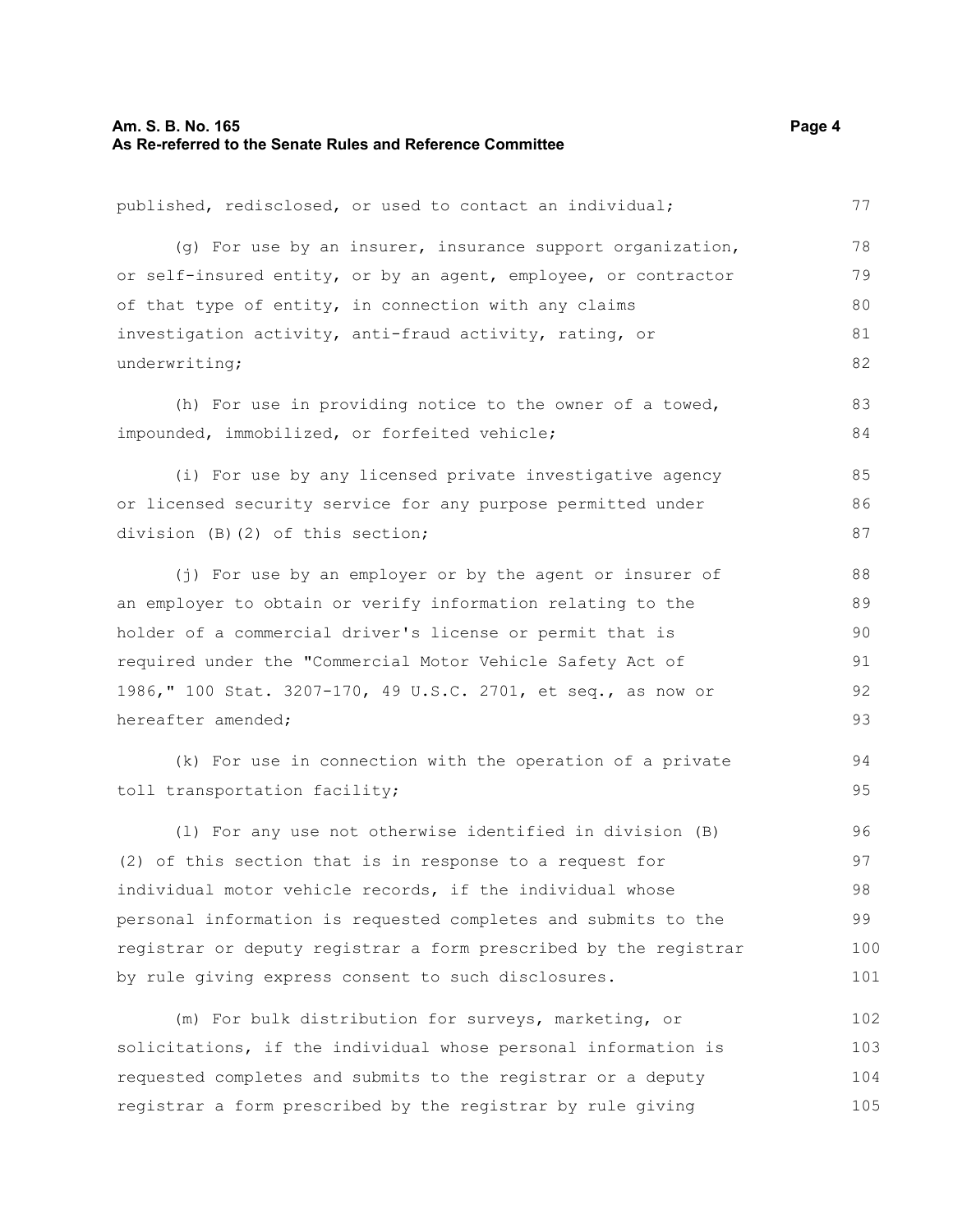#### **Am. S. B. No. 165 Page 5 As Re-referred to the Senate Rules and Reference Committee**

express consent to such disclosures.

(n) For use by a person, state, or state agency that requests the information, if the person, state, or state agency demonstrates that it has obtained the written consent of the individual to whom the information pertains; 109

(o) For any other use specifically authorized by law that is related to the operation of a motor vehicle or to public safety. 111 112 113

(3)(a) Except as provided in division (B)(3)(b) of this section, the registrar, or an employee or contractor of the bureau of motor vehicles, may disclose sensitive personal information about an individual that the bureau obtained in connection with a motor vehicle record, only if either of the following conditions are satisfied: 114 115 116 117 118 119

(i) The individual whose personal information is requested completes and submits to the registrar or deputy registrar a form prescribed by the registrar by rule giving express consent to such disclosure;

(ii) The disclosure is for one or more of the purposes described in division  $(B)$   $(2)$   $(a)$ ,  $(d)$ ,  $(g)$ , or  $(j)$  of this section. 124 126

(b) Division (B)(3)(a) of this section does not apply to the disclosure of sensitive personal information that is subject to section 4501.15 or 4507.53 of the Revised Code. 127

 (4) Notwithstanding section 4507.53 of the Revised Code or any provision of this section, the registrar, or an employee or contractor of the bureau of motor vehicles, may disclose an individual's photograph or digital image to the department of job and family services for purposes of section 5101.331 of the 130 131 132 133 134

108

106

107

110

125

128 129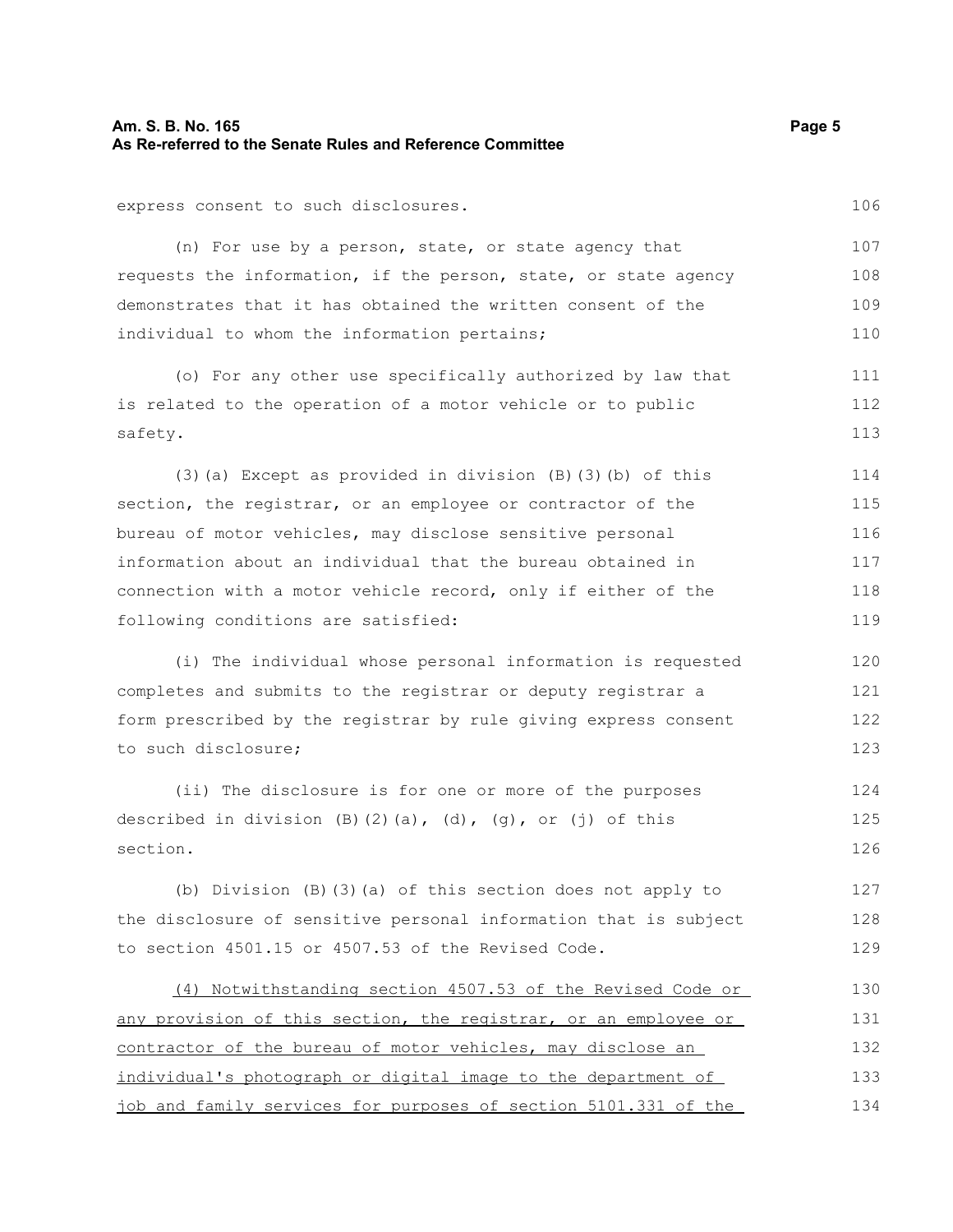#### **Am. S. B. No. 165 Page 6 As Re-referred to the Senate Rules and Reference Committee**

Revised Code.

135

(C) On and after September 13, 1997, an authorized recipient of personal information about an individual that the bureau of motor vehicles obtained in connection with a motor vehicle record, other than a recipient under division (B)(2)(l) or (m) of this section, may resell or redisclose the personal information only for a use permitted under division  $(B)$   $(1)$ ,  $(B)$ (2)(a) to  $(k)$ ,  $(B)$ (2) $(n)$ , or  $(B)$ (2) $(o)$  of this section. On and after September 13, 1997, an authorized recipient of personal information about an individual under division (B)(2)(l) of this section may resell or redisclose the information for any purpose. On and after September 13, 1997, an authorized recipient of personal information under division (B)(2)(m) of this section may resell or redisclose the information as specified pursuant to that division. On and after September 13, 1997, an authorized recipient of personal information about an individual under division (B) of this section, other than a recipient under division (B)(2)(l) of this section, that resells or rediscloses any personal information covered by this section must keep for a period of five years a record that identifies each person or entity that receives any of the personal information and the permitted purpose for which the information is to be used, and must make all such records available to the registrar of motor vehicles upon the registrar's request. 136 137 138 139 140 141 142 143 144 145 146 147 148 149 150 151 152 153 154 155 156 157 158

(D) The registrar may establish and carry out procedures under which the registrar or the registrar's agents, upon receipt of a request for personal information on or after September 13, 1997, that does not satisfy any of the criteria for disclosure of the information that are set forth in division (B)(1) or (2) of this section, may notify the individual about whom the information was requested, by regular mail, that the 159 160 161 162 163 164 165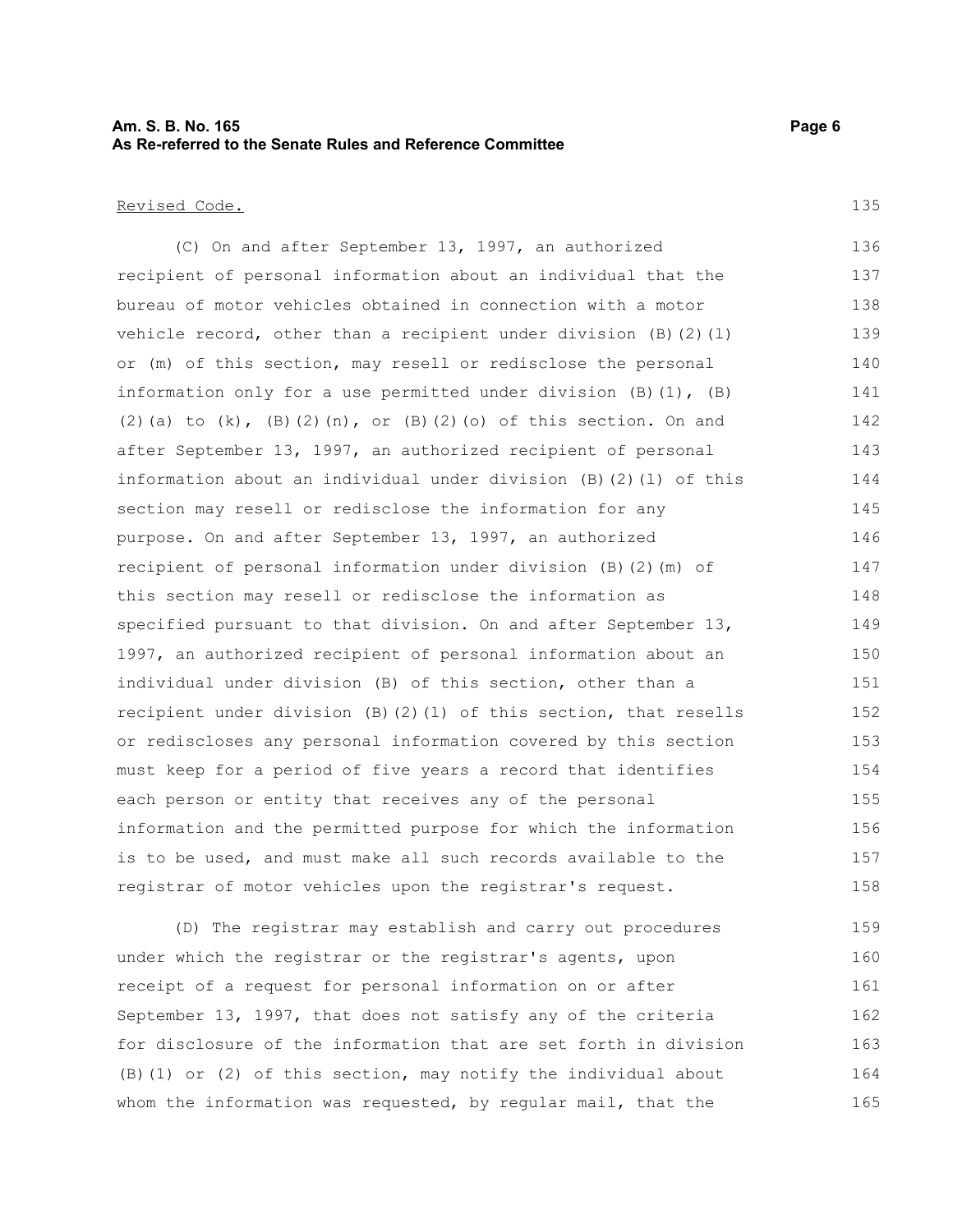#### **Am. S. B. No. 165 Page 7 As Re-referred to the Senate Rules and Reference Committee**

request was made. Any procedures so adopted shall provide that, if the registrar or an agent of the registrar mails the notice to the individual, the registrar or agent shall include with the notice a copy of the request and conspicuously shall include in the notice a statement that the information will not be released unless the individual waives the individual's right to privacy regarding the information that is granted under this section. 166 167 168 169 170 171 172

(E) The registrar of motor vehicles may adopt any forms and rules, consistent with but no more restrictive than the requirements of Public Law No. 130-322, Title XXX, 18 U.S.C. 2721-2725, that are necessary to carry out the registrar's duties under this section on and after September 13, 1997. 173 174 175 176 177

(F) As used in this section:

(1) "Motor vehicle record" means a record that pertains to a motor vehicle driver's or commercial driver's license or permit, a motor vehicle certificate of title, a motor vehicle registration or motor vehicle identification license plates, or an identification card issued by the bureau of motor vehicles. 179 180 181 182 183

(2) "Person" has the same meaning as in section 1.59 of the Revised Code and does not include this state, another state, or an agency of this state or another state. 184 185 186

(3) "Personal information" means information that identifies an individual, including, but not limited to, an individual's photograph or digital image, social security number, driver or driver's license identification number, name, telephone number, or medical or disability information, or an individual's address other than the five-digit zip code number. "Personal information" does not include information pertaining to a vehicular accident, driving or traffic violation, or 187 188 189 190 191 192 193 194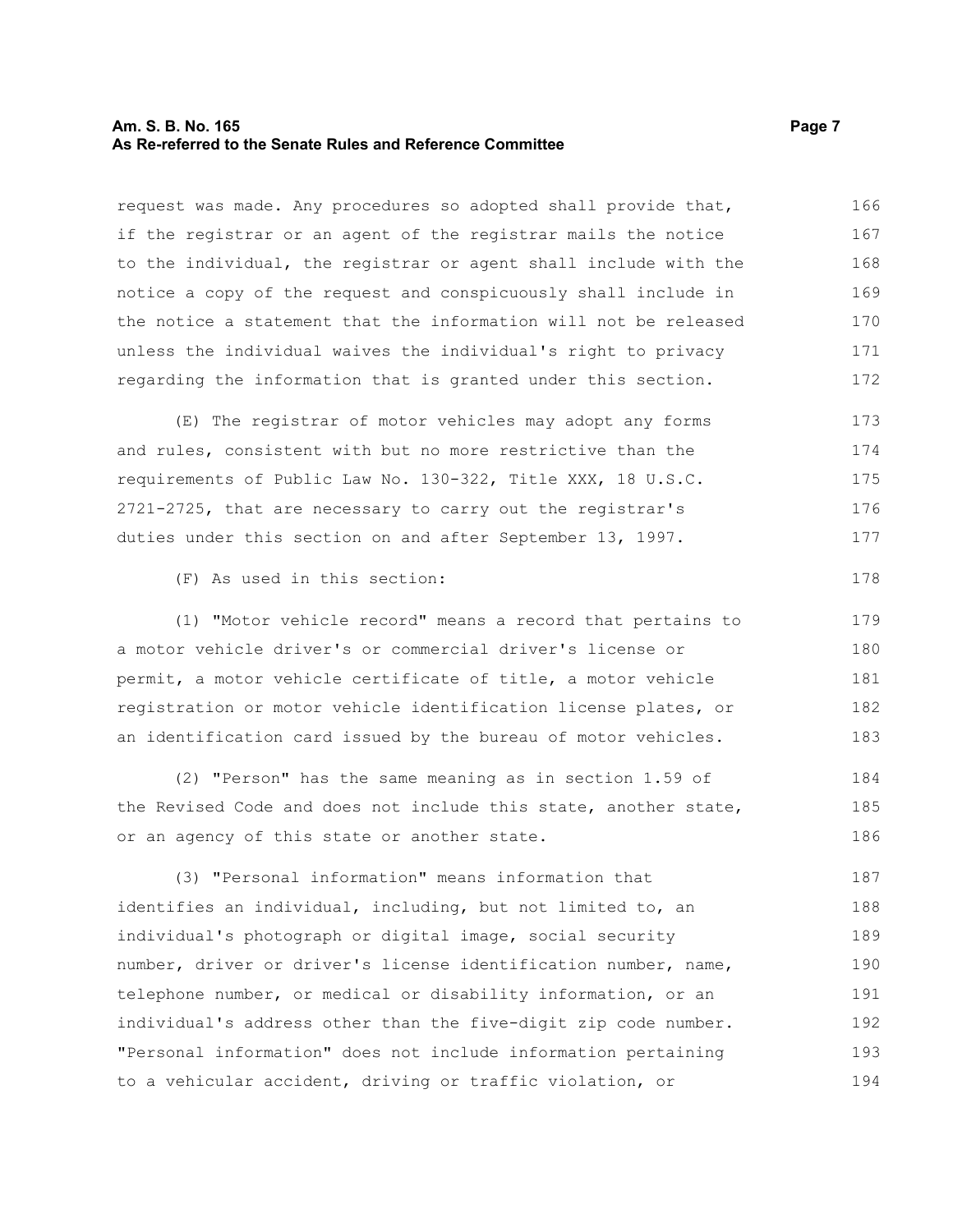#### **Am. S. B. No. 165 Page 8 As Re-referred to the Senate Rules and Reference Committee**

driver's status.

(4) "Specified federal automobile-related act" means the "automobile information disclosure act "Automobile Information Disclosure Act," 72 Stat. 325, 15 U.S.C. 1231-1233, the "Motor Vehicle Information and Cost Saving Act," 86 Stat. 947, 15 U.S.C. 1901, et seq., the "National Traffic and Motor Vehicle Safety Act of 1966," 80 Stat. 718, 15 U.S.C. 1381, et seq., the "Anti-car Theft Act of 1992," 106 Stat. 3384, 15 U.S.C. 2021, et seq., and the "Clean Air Act," 69 Stat. 322, 42 U.S.C. 7401, et seq., all as now or hereafter amended. 196 197 198 199 200 201 202 203 204

(5) "Sensitive personal information" means an individual's photograph or digital image, social security number, or medical or disability information.

**Sec. 5101.33.** (A) As used in this section, "benefits" means any of the following: 208 209

(1) Cash assistance paid under Chapter 5107. of the Revised Code; 210 211

(2) Supplemental nutrition assistance program benefits provided under section 5101.54 of the Revised Code; 212 213

(3) Any other program administered by the department of job and family services under which assistance is provided or service rendered; 214 215 216

(4) Any other program, service, or assistance administered by a person or government entity that the department determines may be delivered through the medium of electronic benefit transfer. 217 218 219 220

(B) The Subject to section 5101.331 of the Revised Code, the department of job and family services may make any payment 221 222

195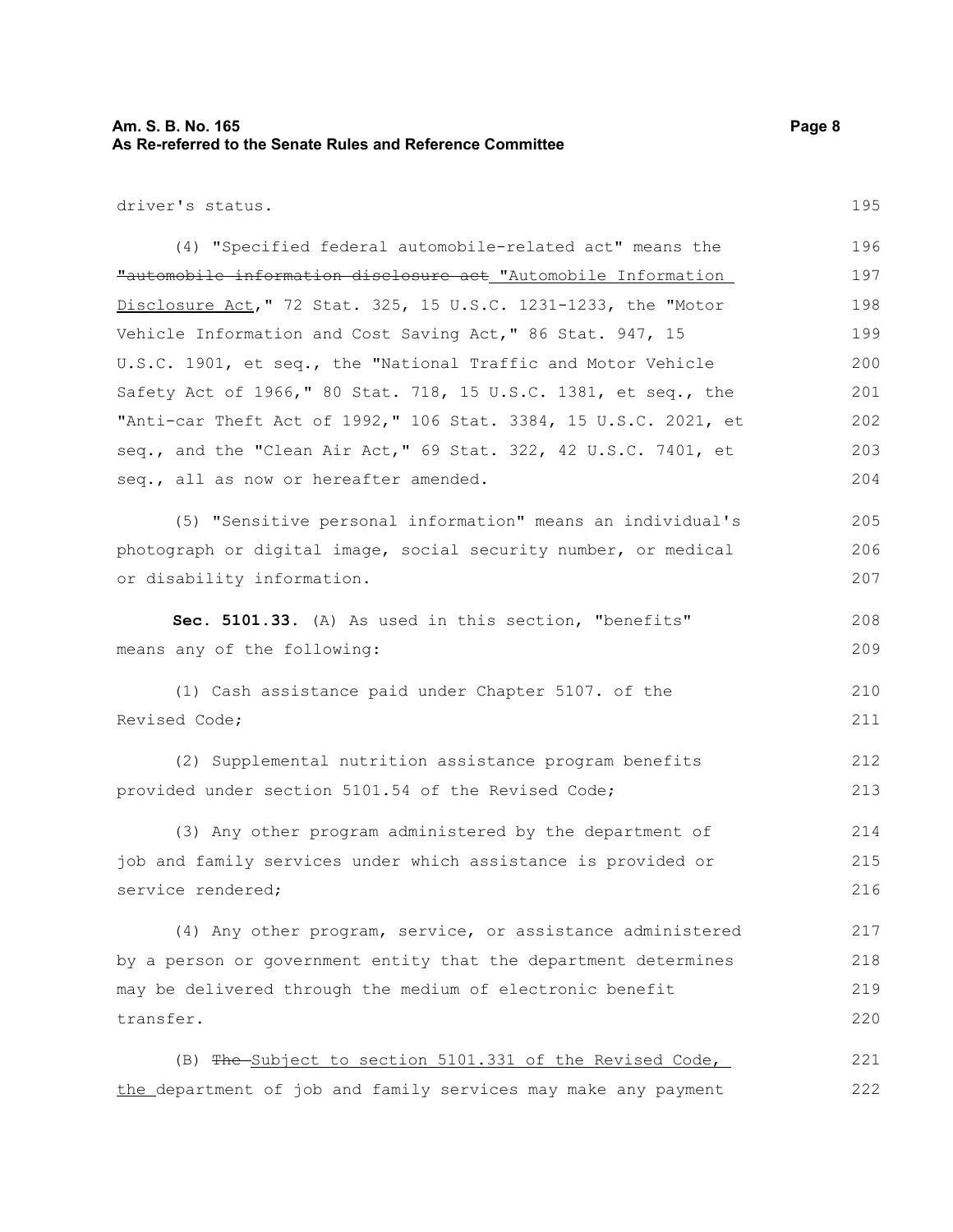### **Am. S. B. No. 165 Page 9 As Re-referred to the Senate Rules and Reference Committee**

| or delivery of benefits to eligible individuals through the      | 223 |
|------------------------------------------------------------------|-----|
| medium of electronic benefit transfer by doing all of the        | 224 |
| following:                                                       | 225 |
| (1) Contracting with an agent to supply debit cards to the       | 226 |
| department of job and family services for use by such            | 227 |
| individuals in accessing their benefits and to credit such cards | 228 |
| electronically with the amounts specified by the director of job | 229 |
| and family services pursuant to law;                             | 230 |
| (2) Informing such individuals about the use of the              | 231 |
| electronic benefit transfer system and furnishing them with      | 232 |
| debit cards and information that will enable them to access      | 233 |
| their benefits through the system;                               | 234 |
| (3) Arranging with specific financial institutions or            | 235 |
| vendors, county departments of job and family services, or       | 236 |
| persons or government entities for individuals to have their     | 237 |
| cards credited electronically with the proper amounts at their   | 238 |
| facilities;                                                      | 239 |
| (4) Periodically preparing vouchers for the payment of           | 240 |
| such benefits by electronic benefit transfer;                    | 241 |
| (5) Satisfying any applicable requirements of federal and        | 242 |
| state law.                                                       | 243 |
| (C) The department may enter into a written agreement with       | 244 |
| any person or government entity to provide benefits administered | 245 |
| by that person or entity through the medium of electronic        | 246 |
| benefit transfer. A written agreement may require the person or  | 247 |
| government entity to pay to the department either or both of the | 248 |
| following:                                                       | 249 |
| (1) A charge that reimburses the department for all costs        | 250 |

the department incurs in having the benefits administered by the 251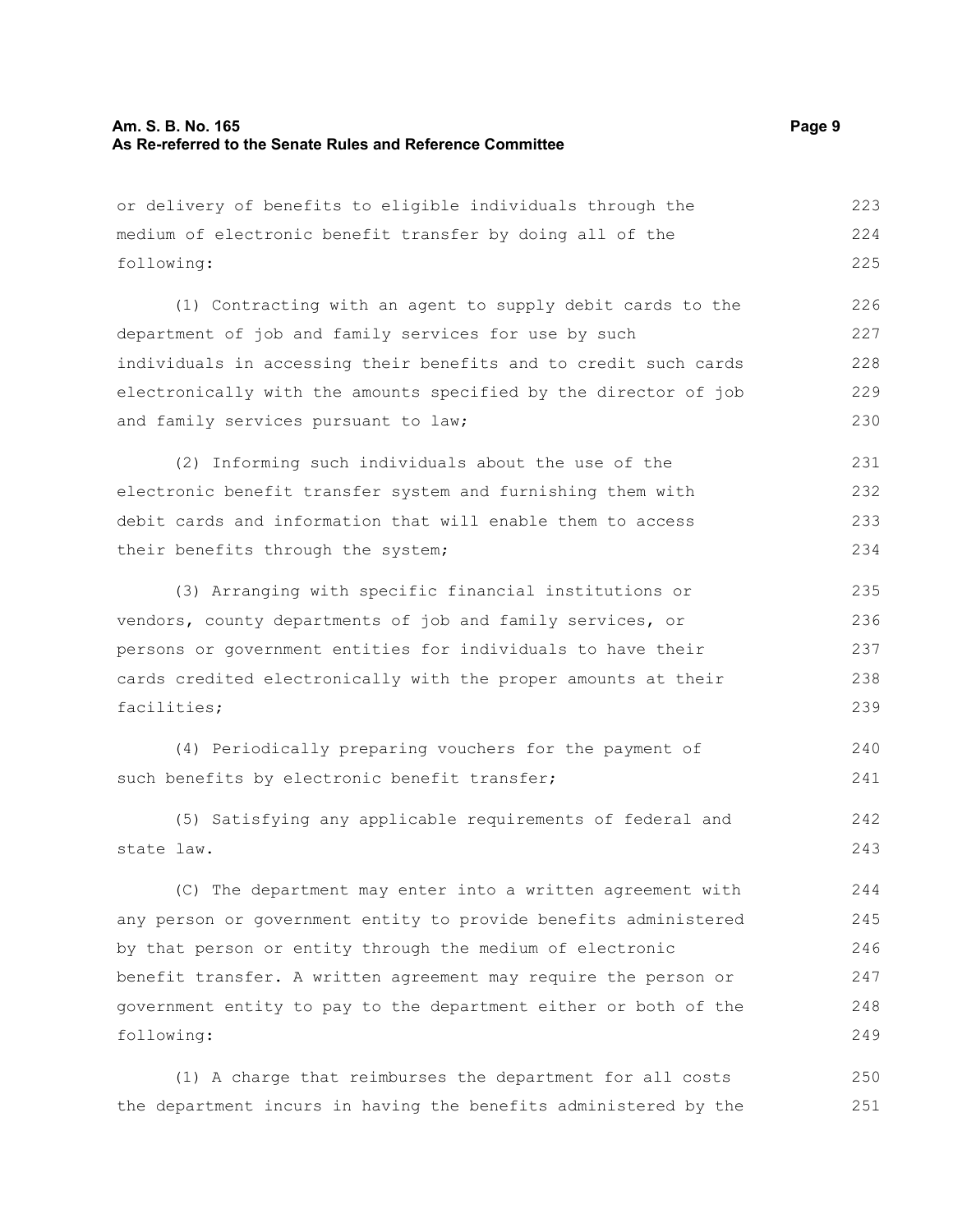| Am. S. B. No. 165<br>As Re-referred to the Senate Rules and Reference Committee | Page 10 |
|---------------------------------------------------------------------------------|---------|
| person or entity provided through the electronic benefit                        | 252     |
| transfer system;                                                                | 253     |
| (2) A fee for having the benefits provided through the                          | 254     |
| electronic benefit transfer system.                                             | 255     |
| (D) The department may designate which counties will                            | 256     |
| participate in the medium of electronic benefit transfer,                       | 257     |
| specify the date a designated county will begin participation,                  | 258     |
| and specify which benefits will be provided through the medium                  | 259     |
| of electronic benefit transfer in a designated county.                          | 260     |
| (E) The department may adopt rules in accordance with                           | 261     |
| Chapter 119. of the Revised Code for the efficient                              | 262     |
| administration of this section_and section 5101.331 of the                      | 263     |
| Revised Code.                                                                   | 264     |
| Sec. 5101.331. (A) Except as otherwise provided in this                         | 265     |
| section, each debit card used to access supplemental nutrition                  | 266     |
| assistance program benefits shall include both of the following:                | 267     |
| (1) On the front of the card, a color photograph of at                          | 268     |
| least one adult member of the household for which the debit card                | 269     |
| is issued;                                                                      | 270     |
| (2) On the back of the card, a telephone number that can                        | 271     |
| be called to report suspected fraud under the supplemental                      | 272     |
| nutrition assistance program and the address of a web site where                | 273     |
| suspected fraud can be reported.                                                | 274     |
| (B) Not later than one year after the effective date of                         | 275     |
| this section, the department of job and family services, in                     | 276     |
| consultation with the bureau of motor vehicles and the food and                 | 277     |
| nutrition services of the United States department of                           | 278     |
| agriculture, shall develop a strategy for issuing debit cards                   | 279     |
| that meet the requirements of division (A) of this section.                     | 280     |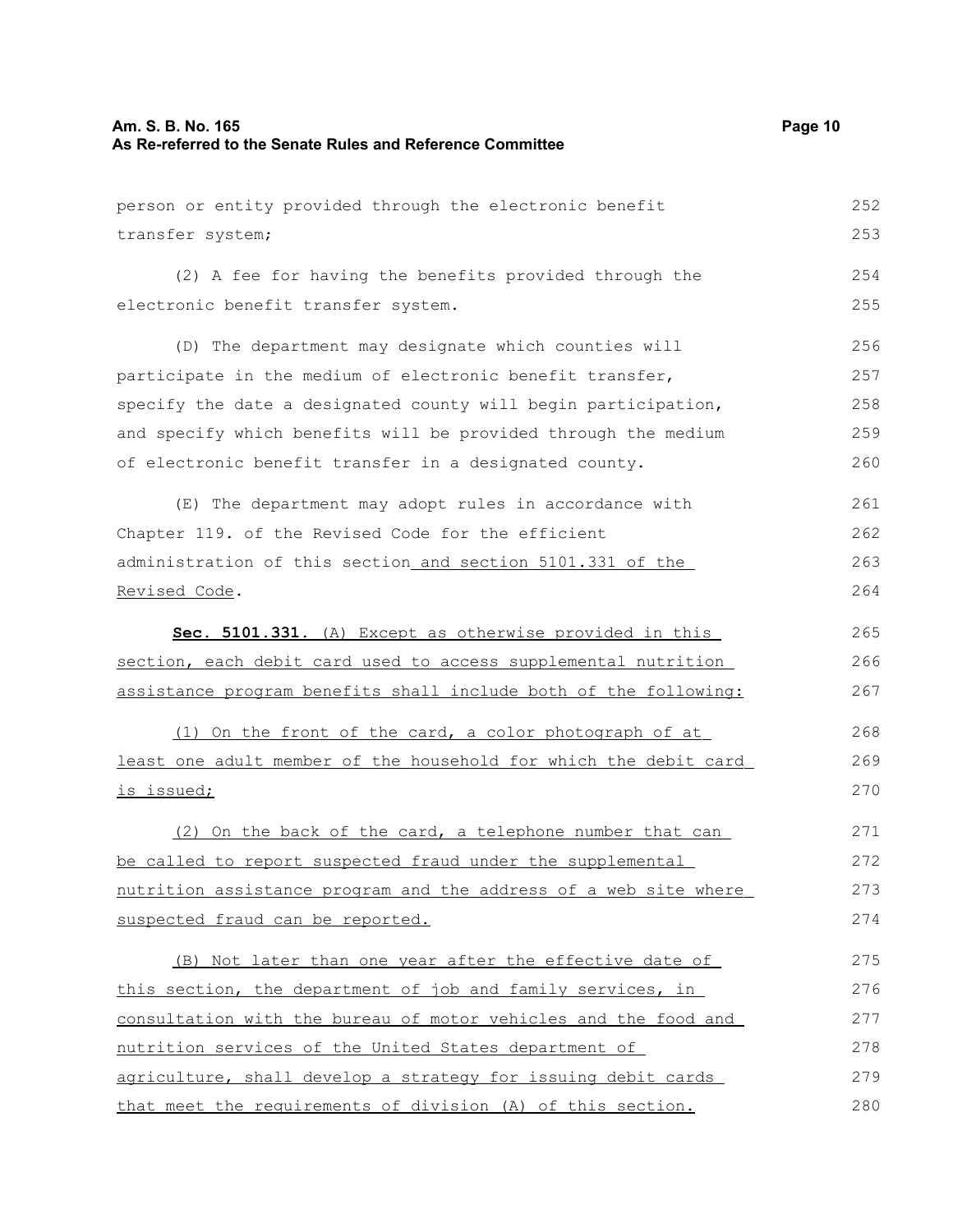| (C) Subject to division (D) of this section, both of the           | 281 |
|--------------------------------------------------------------------|-----|
| following apply:                                                   | 282 |
| (1) All new debit cards issued on or after the date that           | 283 |
| is six months after the date the department develops the           | 284 |
| strategy under division (B) of this section shall meet the         | 285 |
| requirements of division (A) of this section.                      | 286 |
| (2) Not later than twelve months after the date the                | 287 |
| <u>department develops the strategy under division (B) of this</u> | 288 |
| section, each debit card issued before the date that is six        | 289 |
| months after the date the department develops the strategy under   | 290 |
| division (B) of this section shall be replaced with a debit card   | 291 |
| that meets the requirements of division (A) of this section if     | 292 |
| the household for which the debit card was issued continues to     | 293 |
| participate in the supplemental nutrition assistance program.      | 294 |
| (D) The requirement of division (A) (1) of this section            | 295 |
| does not apply to a debit card issued for a household to which     | 296 |
| either of the following applies:                                   | 297 |
| The household does not include any adult members.<br>(1)           | 298 |
| (2) Each of the adult members of the household is sixty            | 299 |
| years of age or older; is blind, disabled, or a victim of          | 300 |
| domestic violence; or has religious objections to being            | 301 |
| photographed.                                                      | 302 |
| (E) An adult who meets any of the exemption criteria               | 303 |
| specified in division (D) $(2)$ of this section may volunteer to   | 304 |
| have a color photograph of the adult included on the front of      | 305 |
| the debit card of the adult's household.                           | 306 |
| Sec. 5101.542. Immediately following a county department           | 307 |
| of job and family services' certification that a household         | 308 |
| determined under division (B) of section 5101.54 of the Revised    | 309 |